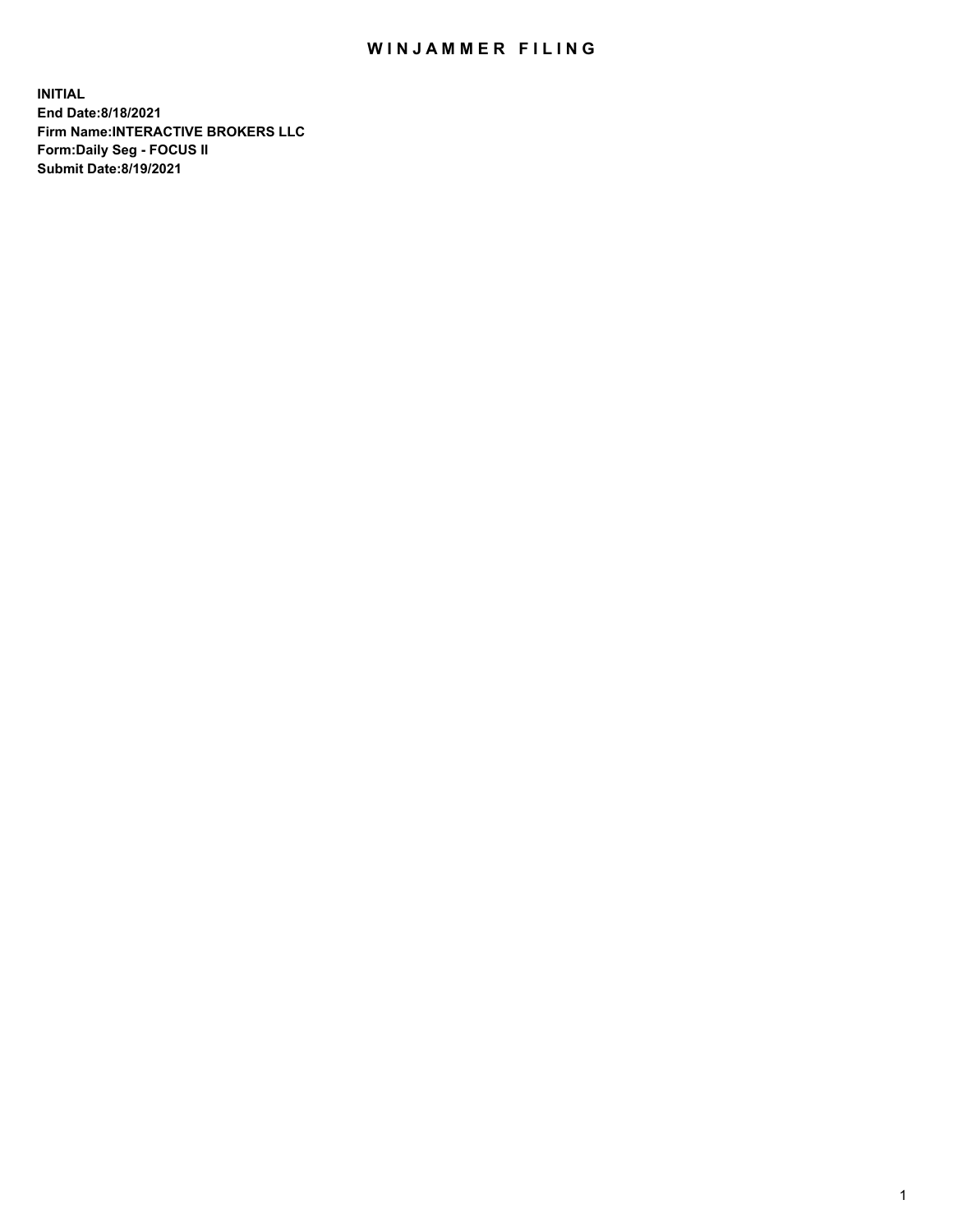**INITIAL End Date:8/18/2021 Firm Name:INTERACTIVE BROKERS LLC Form:Daily Seg - FOCUS II Submit Date:8/19/2021 Daily Segregation - Cover Page**

| Name of Company                                                                                                                                                                                                                                                                                                               | <b>INTERACTIVE BROKERS LLC</b>                                                            |
|-------------------------------------------------------------------------------------------------------------------------------------------------------------------------------------------------------------------------------------------------------------------------------------------------------------------------------|-------------------------------------------------------------------------------------------|
| <b>Contact Name</b>                                                                                                                                                                                                                                                                                                           | James Menicucci                                                                           |
| <b>Contact Phone Number</b>                                                                                                                                                                                                                                                                                                   | 203-618-8085                                                                              |
| <b>Contact Email Address</b>                                                                                                                                                                                                                                                                                                  | jmenicucci@interactivebrokers.c<br><u>om</u>                                              |
| FCM's Customer Segregated Funds Residual Interest Target (choose one):<br>a. Minimum dollar amount: ; or<br>b. Minimum percentage of customer segregated funds required:% ; or<br>c. Dollar amount range between: and; or<br>d. Percentage range of customer segregated funds required between: % and %.                      | $\overline{\mathbf{0}}$<br>0<br>155,000,000 245,000,000<br>0 <sub>0</sub>                 |
| FCM's Customer Secured Amount Funds Residual Interest Target (choose one):<br>a. Minimum dollar amount: ; or<br>b. Minimum percentage of customer secured funds required:%; or<br>c. Dollar amount range between: and; or<br>d. Percentage range of customer secured funds required between:% and%.                           | <u>0</u><br>$\overline{\mathbf{0}}$<br>80,000,000 120,000,000<br>00                       |
| FCM's Cleared Swaps Customer Collateral Residual Interest Target (choose one):<br>a. Minimum dollar amount: ; or<br>b. Minimum percentage of cleared swaps customer collateral required:%; or<br>c. Dollar amount range between: and; or<br>d. Percentage range of cleared swaps customer collateral required between:% and%. | <u>0</u><br>$\underline{\mathbf{0}}$<br>$\underline{0}$ $\underline{0}$<br>0 <sub>0</sub> |

Attach supporting documents CH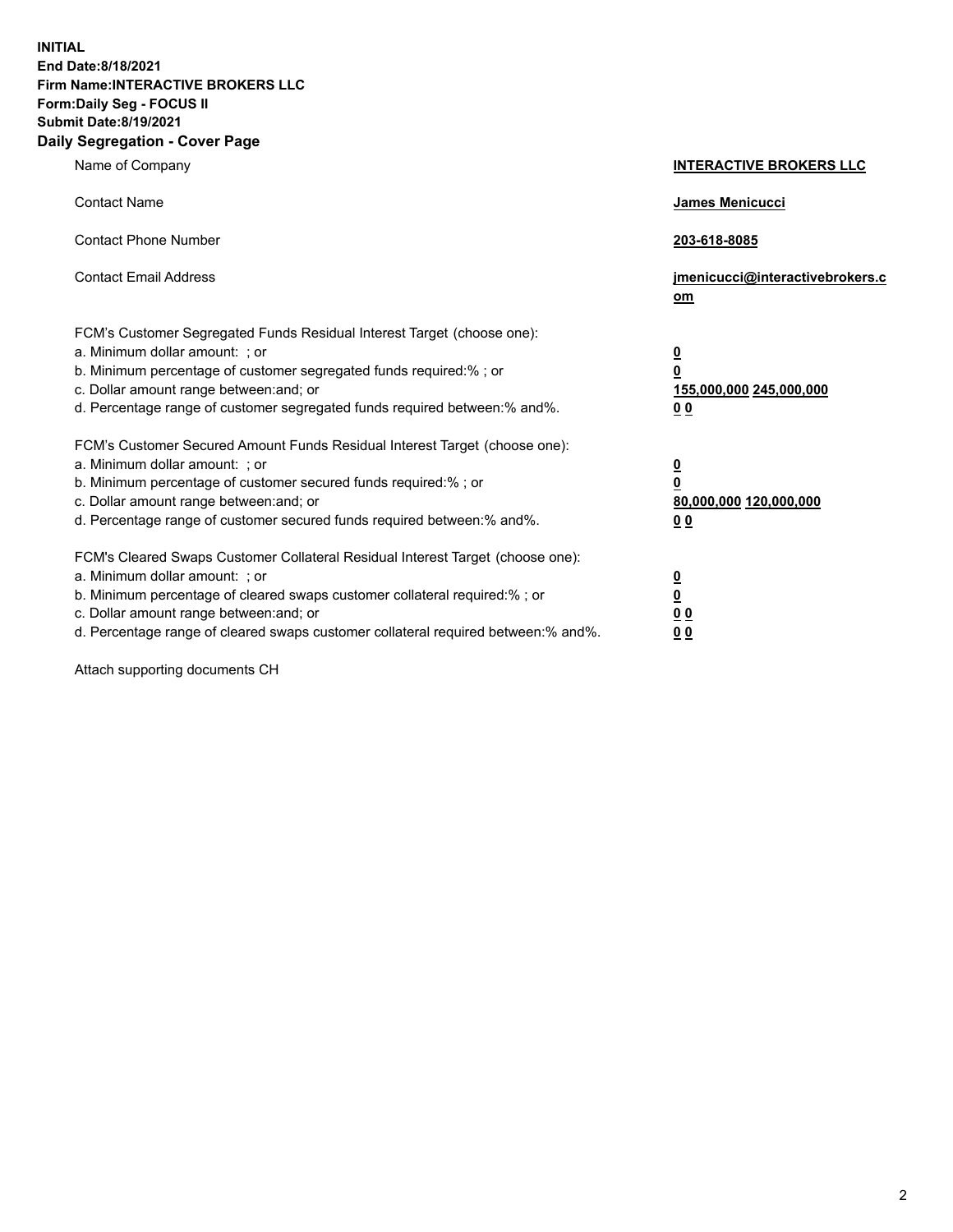## **INITIAL End Date:8/18/2021 Firm Name:INTERACTIVE BROKERS LLC Form:Daily Seg - FOCUS II Submit Date:8/19/2021 Daily Segregation - Secured Amounts**

|     | Daily Segregation - Secured Amounts                                                         |                                                 |
|-----|---------------------------------------------------------------------------------------------|-------------------------------------------------|
|     | Foreign Futures and Foreign Options Secured Amounts                                         |                                                 |
|     | Amount required to be set aside pursuant to law, rule or regulation of a foreign            | $0$ [7305]                                      |
|     | government or a rule of a self-regulatory organization authorized thereunder                |                                                 |
| 1.  | Net ledger balance - Foreign Futures and Foreign Option Trading - All Customers             |                                                 |
|     | A. Cash                                                                                     | 499,783,689 [7315]                              |
|     | B. Securities (at market)                                                                   | $0$ [7317]                                      |
| 2.  | Net unrealized profit (loss) in open futures contracts traded on a foreign board of trade   | 5,990,710 [7325]                                |
| 3.  | Exchange traded options                                                                     |                                                 |
|     | a. Market value of open option contracts purchased on a foreign board of trade              | 108,006 [7335]                                  |
|     | b. Market value of open contracts granted (sold) on a foreign board of trade                | -11,793 [7337]                                  |
| 4.  | Net equity (deficit) (add lines 1. 2. and 3.)                                               | 505,870,612 [7345]                              |
| 5.  | Account liquidating to a deficit and account with a debit balances - gross amount           | 4,055 [7351]                                    |
|     | Less: amount offset by customer owned securities                                            | 0 [7352] 4,055 [7354]                           |
| 6.  | Amount required to be set aside as the secured amount - Net Liquidating Equity              | 505,874,667 [7355]                              |
|     | Method (add lines 4 and 5)                                                                  |                                                 |
| 7.  | Greater of amount required to be set aside pursuant to foreign jurisdiction (above) or line | 505,874,667 [7360]                              |
|     | 6.                                                                                          |                                                 |
|     | <b>FUNDS DEPOSITED IN SEPARATE REGULATION 30.7 ACCOUNTS</b>                                 |                                                 |
| 1.  | Cash in banks                                                                               |                                                 |
|     | A. Banks located in the United States                                                       | 98,351,011 [7500]                               |
|     | B. Other banks qualified under Regulation 30.7                                              | 0 [7520] <b>98,351,011</b> [7530]               |
| 2.  | Securities                                                                                  |                                                 |
|     | A. In safekeeping with banks located in the United States                                   | 349,996,500 [7540]                              |
|     | B. In safekeeping with other banks qualified under Regulation 30.7                          | 0 [7560] 349,996,500 [7570]                     |
| 3.  | Equities with registered futures commission merchants                                       |                                                 |
|     | A. Cash                                                                                     | $0$ [7580]                                      |
|     | <b>B.</b> Securities                                                                        | $0$ [7590]                                      |
|     | C. Unrealized gain (loss) on open futures contracts                                         | $0$ [7600]                                      |
|     | D. Value of long option contracts                                                           | $0$ [7610]                                      |
|     | E. Value of short option contracts                                                          | 0 [7615] 0 [7620]                               |
| 4.  | Amounts held by clearing organizations of foreign boards of trade                           |                                                 |
|     | A. Cash                                                                                     | $0$ [7640]                                      |
|     | <b>B.</b> Securities                                                                        | $0$ [7650]                                      |
|     | C. Amount due to (from) clearing organization - daily variation                             | $0$ [7660]                                      |
|     | D. Value of long option contracts                                                           | $0$ [7670]                                      |
|     | E. Value of short option contracts                                                          | 0 [7675] 0 [7680]                               |
| 5.  | Amounts held by members of foreign boards of trade                                          |                                                 |
|     | A. Cash                                                                                     | 172,615,268 [7700]                              |
|     | <b>B.</b> Securities                                                                        | $0$ [7710]                                      |
|     | C. Unrealized gain (loss) on open futures contracts                                         | 5,171,159 [7720]                                |
|     | D. Value of long option contracts                                                           | 108,006 [7730]                                  |
|     | E. Value of short option contracts                                                          | <u>-11,793</u> [7735] <u>177,882,640</u> [7740] |
| 6.  | Amounts with other depositories designated by a foreign board of trade                      | 0 [7760]                                        |
| 7.  | Segregated funds on hand                                                                    | $0$ [7765]                                      |
| 8.  | Total funds in separate section 30.7 accounts                                               | 626,230,151 [7770]                              |
| 9.  | Excess (deficiency) Set Aside for Secured Amount (subtract line 7 Secured Statement         | 120,355,484 [7380]                              |
|     | Page 1 from Line 8)                                                                         |                                                 |
| 10. | Management Target Amount for Excess funds in separate section 30.7 accounts                 | 80,000,000 [7780]                               |
| 11. | Excess (deficiency) funds in separate 30.7 accounts over (under) Management Target          | 40,355,484 [7785]                               |
|     |                                                                                             |                                                 |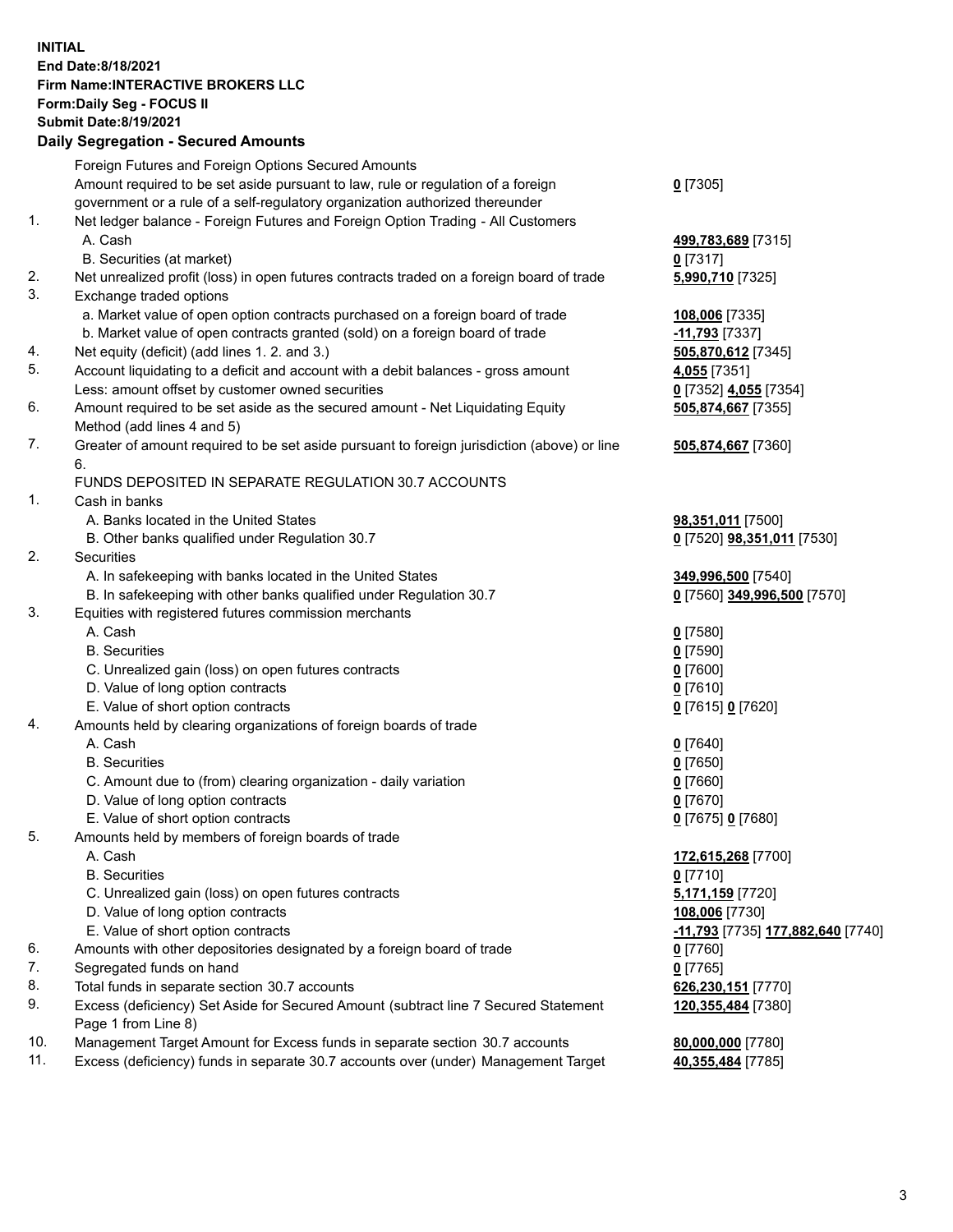**INITIAL End Date:8/18/2021 Firm Name:INTERACTIVE BROKERS LLC Form:Daily Seg - FOCUS II Submit Date:8/19/2021 Daily Segregation - Segregation Statement** SEGREGATION REQUIREMENTS(Section 4d(2) of the CEAct) 1. Net ledger balance A. Cash **6,839,293,136** [7010] B. Securities (at market) **0** [7020] 2. Net unrealized profit (loss) in open futures contracts traded on a contract market **-889,269** [7030] 3. Exchange traded options A. Add market value of open option contracts purchased on a contract market **302,461,350** [7032] B. Deduct market value of open option contracts granted (sold) on a contract market **-266,129,891** [7033] 4. Net equity (deficit) (add lines 1, 2 and 3) **6,874,735,326** [7040] 5. Accounts liquidating to a deficit and accounts with debit balances - gross amount **1,230,058** [7045] Less: amount offset by customer securities **0** [7047] **1,230,058** [7050] 6. Amount required to be segregated (add lines 4 and 5) **6,875,965,384** [7060] FUNDS IN SEGREGATED ACCOUNTS 7. Deposited in segregated funds bank accounts A. Cash **1,499,213,188** [7070] B. Securities representing investments of customers' funds (at market) **3,243,378,565** [7080] C. Securities held for particular customers or option customers in lieu of cash (at market) **0** [7090] 8. Margins on deposit with derivatives clearing organizations of contract markets A. Cash **1,990,654,374** [7100] B. Securities representing investments of customers' funds (at market) **327,721,397** [7110] C. Securities held for particular customers or option customers in lieu of cash (at market) **0** [7120] 9. Net settlement from (to) derivatives clearing organizations of contract markets **-5,725,480** [7130] 10. Exchange traded options A. Value of open long option contracts **301,411,394** [7132] B. Value of open short option contracts **-265,841,831** [7133] 11. Net equities with other FCMs A. Net liquidating equity **0** [7140] B. Securities representing investments of customers' funds (at market) **0** [7160] C. Securities held for particular customers or option customers in lieu of cash (at market) **0** [7170] 12. Segregated funds on hand **0** [7150] 13. Total amount in segregation (add lines 7 through 12) **7,090,811,607** [7180] 14. Excess (deficiency) funds in segregation (subtract line 6 from line 13) **214,846,223** [7190] 15. Management Target Amount for Excess funds in segregation **155,000,000** [7194]

16. Excess (deficiency) funds in segregation over (under) Management Target Amount Excess

**59,846,223** [7198]